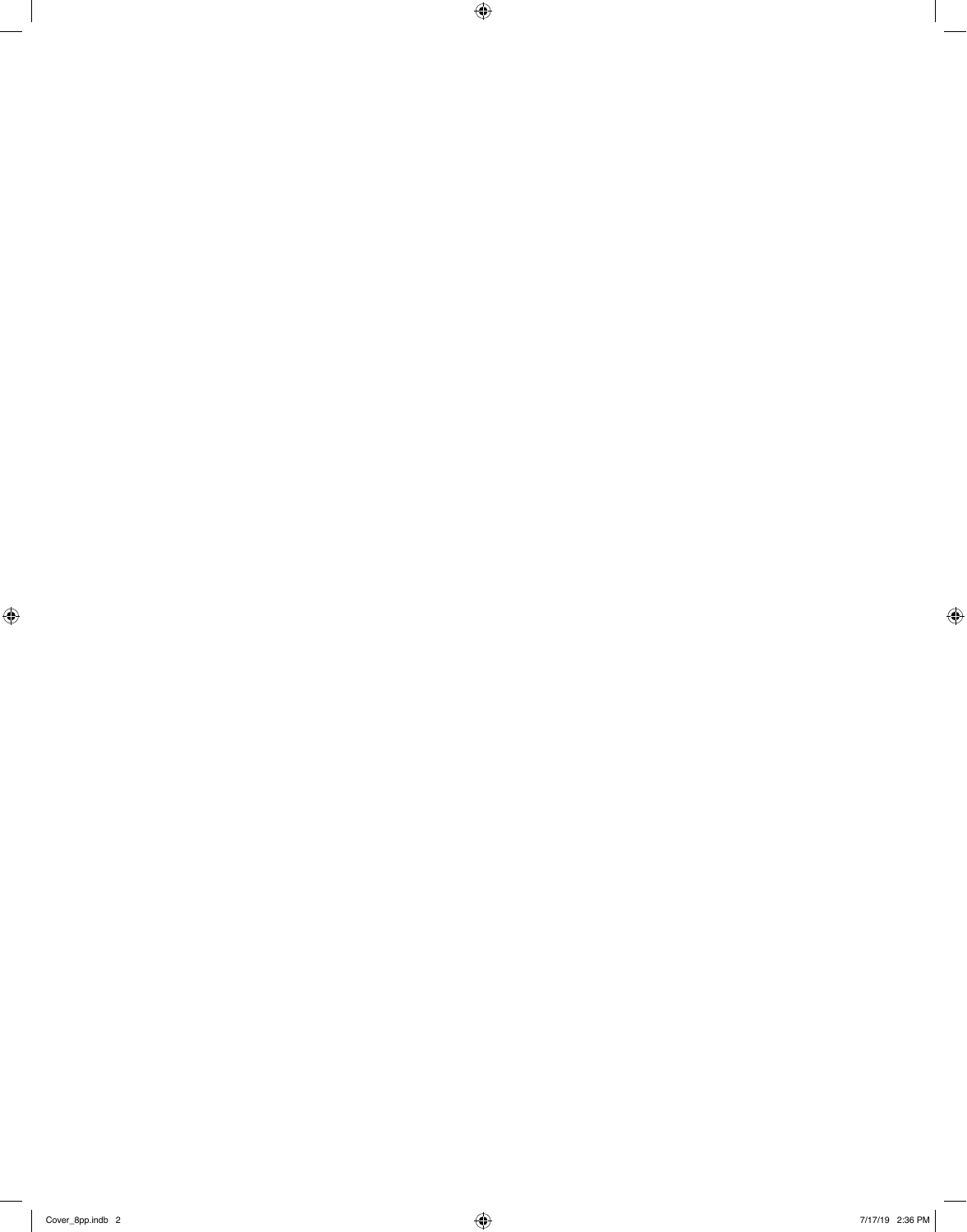# **Learning Law Through Experience & By Design**

#### **Carwina Weng**

clinical professor & director of the disability law clinic indiana university maurer school of law

#### **Danielle R. Cover**

associate professor & director of the legal services clinic university of wyoming college of law

#### **Margaret E. Reuter**

associate clinical professor & director of field placement programs at university of missouri-kansas city school of law

### **Chris Roberts**

clinical professor & director of the criminal defense clinic at university of texas at austin school of law



Carolina Academic Press Durham, North Carolina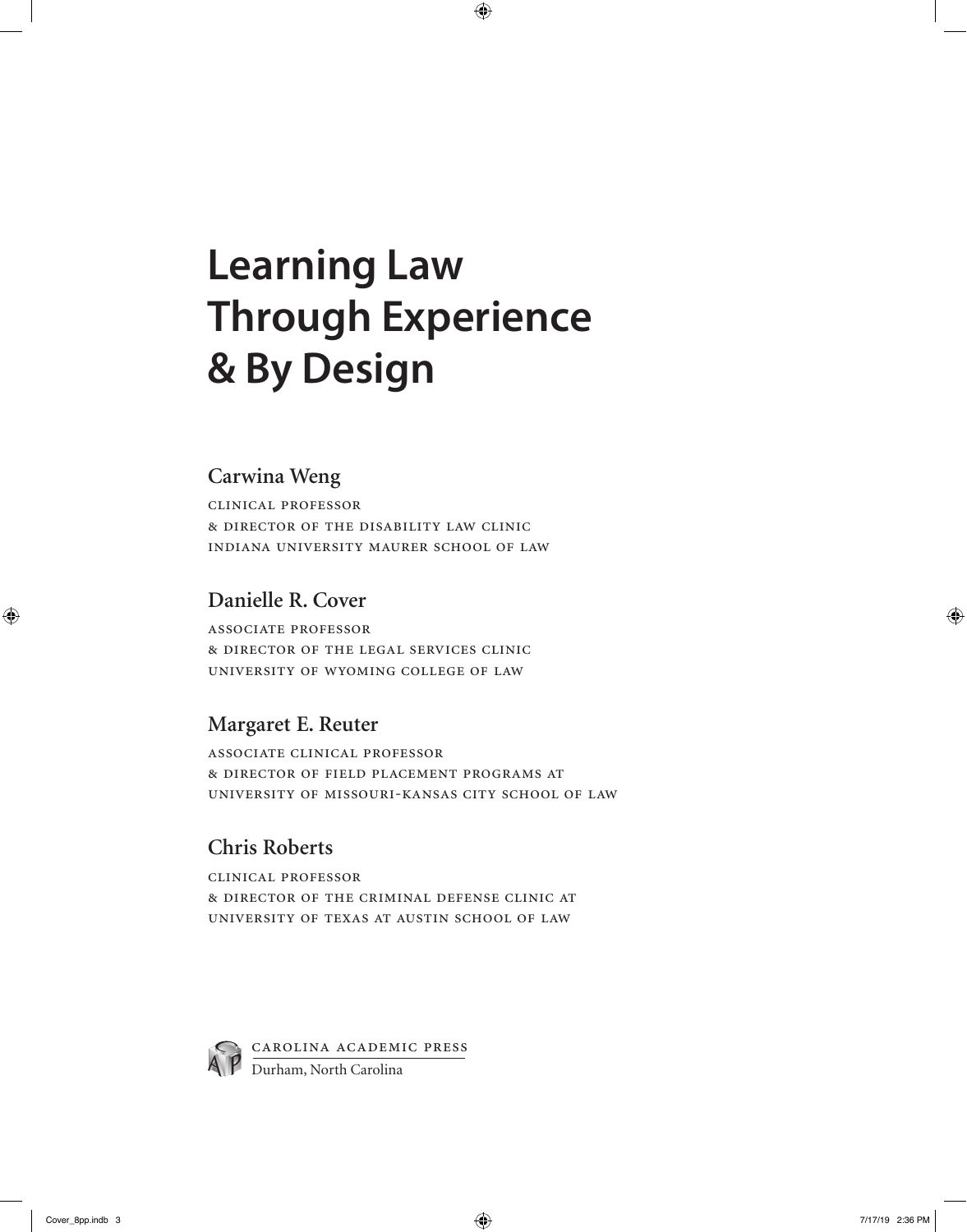Copyright © 2019 Carolina Academic Press, LLC All Rights Reserved Library of Congress Cataloging-in-Publication Data

Names: Weng, Carwina, author. | Cover, Danielle R., author. | Reuter, Margaret, author. | Roberts, Chris, author. Title: Learning law through experience and by design / by Carwina Weng, Danielle R. Cover, Margaret Reuter, Chris Roberts. Description: Durham, North Carolina : Carolina Academic Press, LLC, 2019. Identifiers: LCCN 2019014250 | ISBN 9781531014797 (alk. paper) Subjects: LCSH: Law—Study and teaching (Clinical education)—United States. Classification: LCC KF282 .C68 2019 | DDC 340.071/173—dc23 LC record available at https://lccn.loc.gov/2019014250

e-ISBN 978-1-5310-1480-3

"Analytic Rubric for Understanding" republished with permission of the Association for Supervision and Curriculum Development, from UNDERSTANDING BY DESIGN, Wiggins and McTighe, 2nd edition, 2005; permission conveyed through Copyright Clearance Center, Inc.

Carolina Academic Press 700 Kent Street Durham, North Carolina 27701 Telephone (919) 489-7486 Fax (919) 493-5668 www.cap-press.com

Printed in the United States of America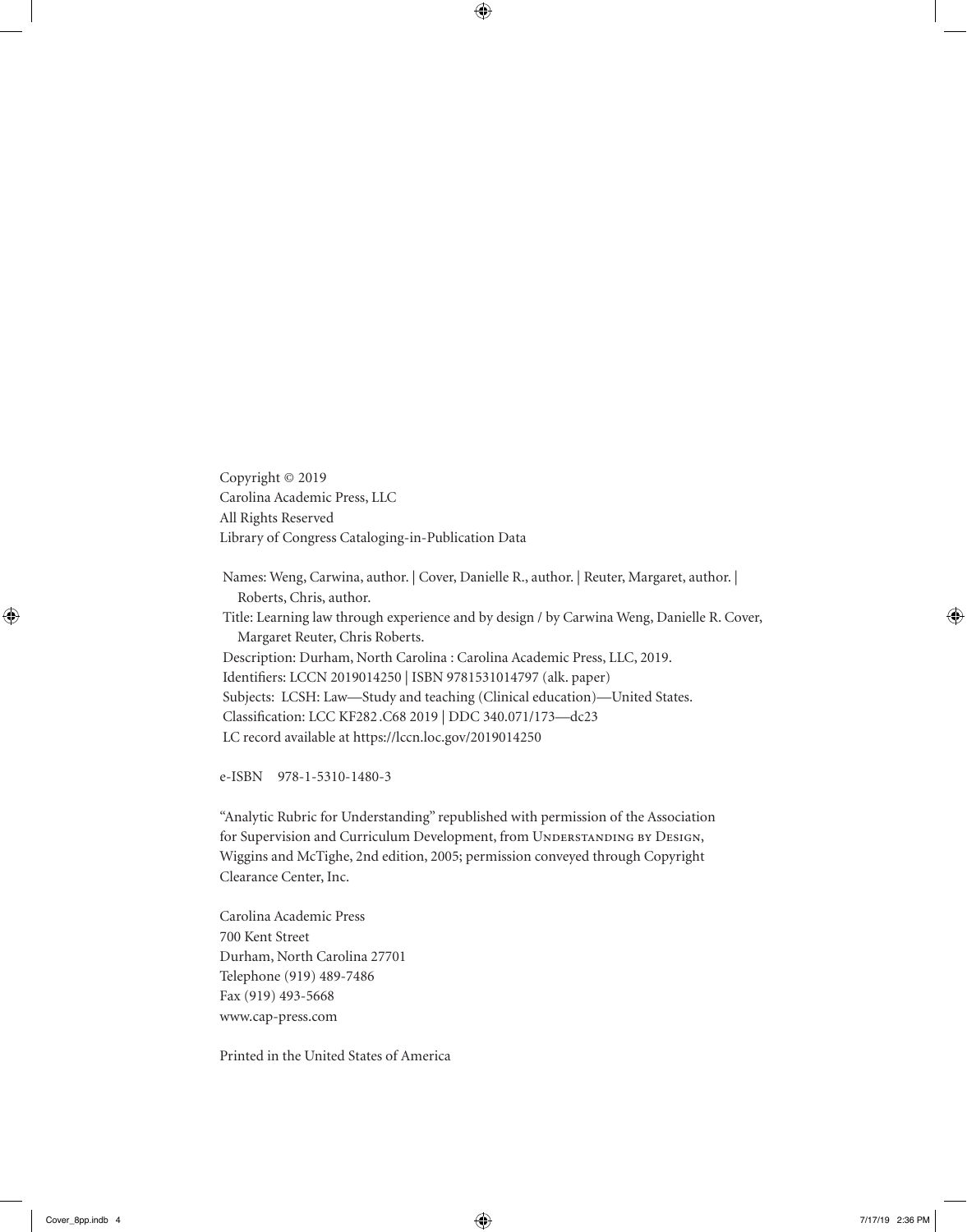## **Contents**

|  | Chapter 1. Your Experiential Course and the ABA Standards                    |                |  |
|--|------------------------------------------------------------------------------|----------------|--|
|  | A. Outcome-Focused Curriculum Standards                                      | $\overline{4}$ |  |
|  | B. The ABA Mandated Learning Outcomes and the Experiential                   |                |  |
|  | Curriculum                                                                   | 5              |  |
|  | C. Setting Learning Outcomes and Curriculum Mapping                          | 6              |  |
|  | D. Measuring Progress Toward Attainment of JD Learning Outcomes              | 8              |  |
|  | E. Goal Setting, Learning Outcomes, and Experiential Learning Design         | 9              |  |
|  | Chapter 2. Using the Experiential Learning Design Process                    | 11             |  |
|  | A. The Coverage Trap                                                         | 11             |  |
|  | B. A Common Course? Or a Collection of Independent Study Arrangements?       | 12             |  |
|  | C. The Experiential Learning Design Solution                                 | 12             |  |
|  | D. Experiential Learning Design in Three Parts                               | 15             |  |
|  | E. Alignment-From Law School Mission to Course Learning Activities           | 20             |  |
|  | Chapter 3. The Big Picture: What Is the Point of Your Course?                | 23             |  |
|  | A. The Big Picture: Crafting the Animating Theory for the Course             | 23             |  |
|  | B. Exploratory Questions: The Rhetorical Power of Your                       |                |  |
|  | Animating Theory                                                             | 25             |  |
|  | C. The Realities and Circumstances of Your Course                            | 27             |  |
|  | D. Learning Priorities: What Do You Want Your Students to                    |                |  |
|  | Remember Well Past Your Course?                                              | 29             |  |
|  | E. Takeaways                                                                 | 31             |  |
|  | Chapter 4. The Course Goal: What Do You Want Your Students to Learn?         | 33             |  |
|  | A. Taxonomy of the Cognitive Process and Knowledge Domain                    | 35             |  |
|  | B. Taxonomy of the Psychomotor Domain-Skills                                 | 37             |  |
|  | C. Taxonomy of the Affective Domain                                          | 39             |  |
|  | D. Course Goal Drafting in Action                                            | 40             |  |
|  | E. Takeaways                                                                 | 41             |  |
|  | Chapter 5. The Final Assessment: How Do You Know that Your Students Learned? | 43             |  |
|  | A. Mastery Evidence of Student Performance                                   | 44             |  |
|  | B. Mastery Evidence in Action                                                | 46             |  |
|  | C. Converting Mastery Evidence to a Final Assessment Exercise                | 51             |  |